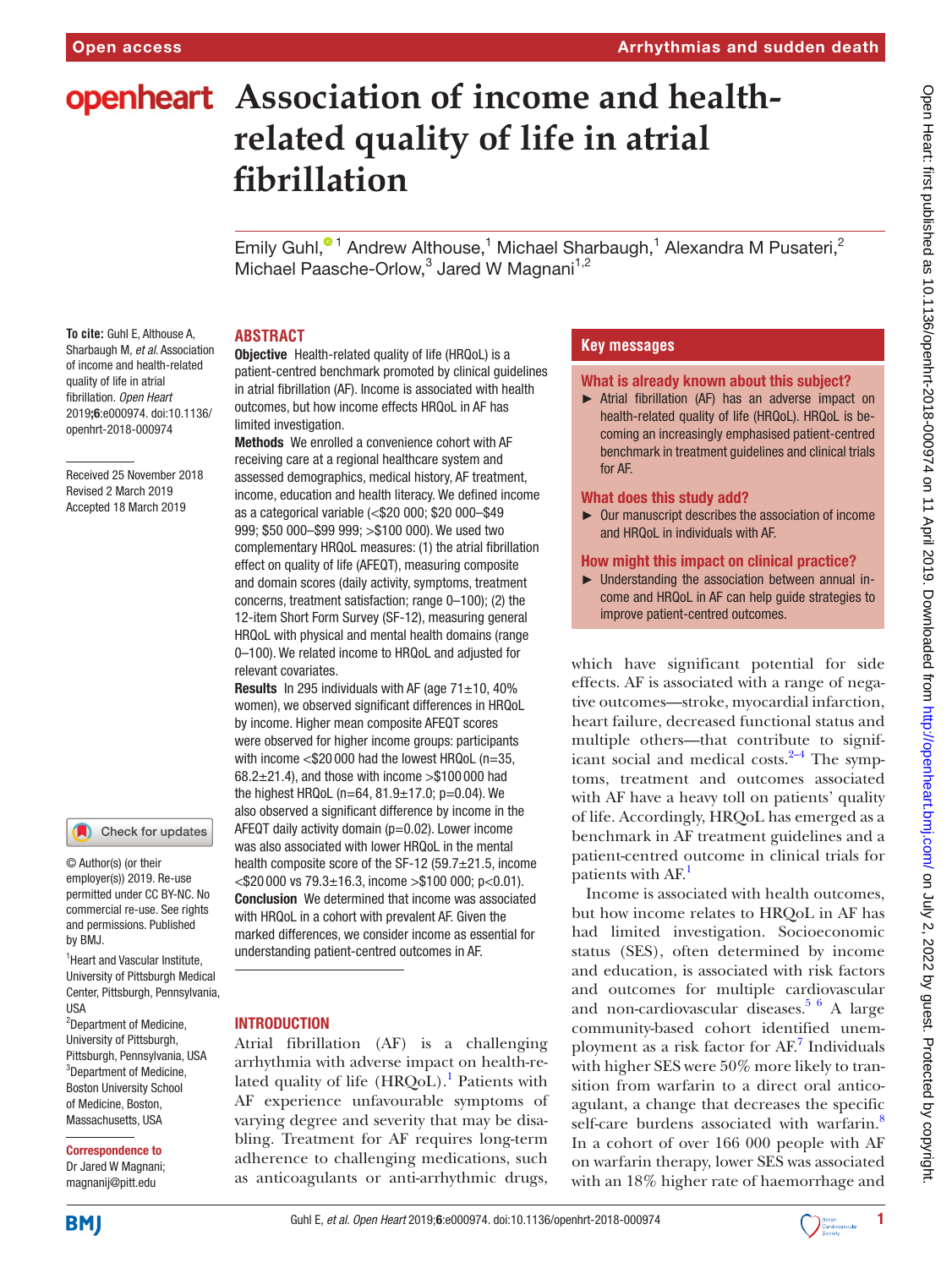a 28% higher rate of haemorrhage-related mortality relative to people with higher SES.<sup>9</sup> Lower SES has also been shown to be associated with higher mortality in individ-uals with AF.<sup>[10](#page-7-6)</sup>

In the present study, we examined the association between income and HRQoL in a cohort with prevalent AF. Our objectives were twofold. First, we sought to quantify the degree to which self-reported annual income was associated with HRQoL in individuals with AF. We hypothesised that, among people with AF, those with lower income would have lower HRQoL in comparison with people with higher income.

#### **METHODS**

#### Cohort ascertainment

Study participants were enrolled via their affiliation with the University of Pittsburgh Medical Center, a large, regional healthcare system with a uniform electronic health record spanning multiple sites in Pittsburgh, Pennsylvania, and the surrounding region. Participants were identified by screening of the electronic health record and direct contact at ambulatory visits, referral by physicians and other providers, and self-referral via the University of Pittsburgh's Center for Assistance in Research eRecord, which serves as a web-based portal for institutional-based clinical research. Eligibility criteria for this study consisted of age ≥18 years; a documented history of non-valvular AF, as established by the electronic health record; a CHADS<sub>2</sub>-VASc (congestive heart failure [CHF], hypertension [HTN], stroke, vascular disease [history of MI, PVD, or aortic atherosclerotic disease] and diabetes) score  $\geq 2^{11}$  $\geq 2^{11}$  $\geq 2^{11}$ ; English-speaking at a level appropriate to provide informed consent and participate in this research. From September 2016 through May 2018, a total of 1093 eligible participants were identified, 486 were approached by the study team and 339 agreed to participate. Study participants lacking income data were excluded from this analysis.

Demographics including age, sex and race were obtained by participant self-report. Body mass index (BMI) was extracted from the medical record. Clinical history including medical history relevant to the  $\mathrm{CHADS}_{2}$ -VAS $\mathrm{c}$ , medications and AF treatment were assessed by a combination of self-report and review of the electronic medical record. Medication use collected included use of anti-arrhythmic medications including: flecainide, sotalol, amiodarone, propafenone, dofetilide and lidocaine. Prior treatment variables included history of pulmonary vein isolation, electrical cardioversion, or cardioversion by medication. Annual household income was obtained by self-report and categorised into four groups based on distribution (<\$19 000; \$20 000–\$49 999; \$50 000–\$99 999; >\$100 000) and summarised in online Supplementary table 1. Similarly, highest completed education level was obtained by self-report and divided into four groups based on distribution (≤high school or vocational training; some part of college or an associate

degree; bachelor's degree; or any graduate or professional school degree or enrolment), as summarised in online Supplementary table 2. Health literacy was assessed with the short-test of functional health literacy in adults  $(S-TOFHLA).<sup>12</sup>$  $(S-TOFHLA).<sup>12</sup>$  $(S-TOFHLA).<sup>12</sup>$ 

#### Health-related quality of life

We ascertained HRQoL with two complementary measures: the atrial fibrillation effect on quality of life  $(AFEQT)^{13}$  and the 12-item Short Form Survey  $(SF-12)$ .<sup>14</sup> The AFEQT allows individuals with AF to quantify disease-specific HRQoL. The AFEQT is a validated, 20-item questionnaire that measures HRQoL in AF across four domains: symptoms, daily activities, treatment concern and treatment satisfaction. A summary measure and the four domains are each scored from 0 to 100, with higher scores indicating superior quality of life. The SF-12 was used to assess general physical and mental HRQoL. The SF-12 is an instrument that contains eight subscales including: physical functioning, role limitation due to physical problems, bodily pain, general health, vitality, social functioning, role limitation due to emotional problems and mental health with scores ranging from 0 to 100. The SF-12 was assessed in a subset of the participants  $(n=185)$ .

#### Statistical methods

We summarised continuous variables as mean±SD and categorical variables by their frequency  $(n, \%)$ . We compared patient characteristics across the four income groups using the  $\chi^2$  test for categorical variables and analysis of variance for continuous variables. We completed a test for trend using the Jonchkeere-Terpstra test ordered for differences among classes. We report the measures of HRQoL (AFEQT composite, AFEQT domain scores and SF-12 subscales) as mean±SD across each of the income groups. Multivariable regression was performed to test differences in HRQoL by income when adjusting for relevant covariates. We tested with adjustments for different combinations of variable including: (1) model I: age and sex; (2) model II: age, sex, race, BMI, CHF, HTN, stroke, vascular disease, education and S-TOFHLA; (3) model III: model II (age, sex, race, BMI, CHF, HTN, stroke, vascular disease, education and S-TOFHLA) plus AF treatment (consisting in procedures and anti-arrhythmic medications). We checked the variance inflation factor (VIF) of all variables in multivariable models and no pair of independent variables had a VIF greater than 1.3, indicating no problems with multicollinearity. An adjusted test for trend using a constrained interference for linear mixed effects (CLME) test was also performed $^{15}$   $^{16}$ (online Supplementary table 3). Statistical analyses were performed using SAS V.9.4.

# **RESULTS**

#### Patient characteristics

There were 339 participants enrolled in this study. Following exclusions for missing income data (n=44),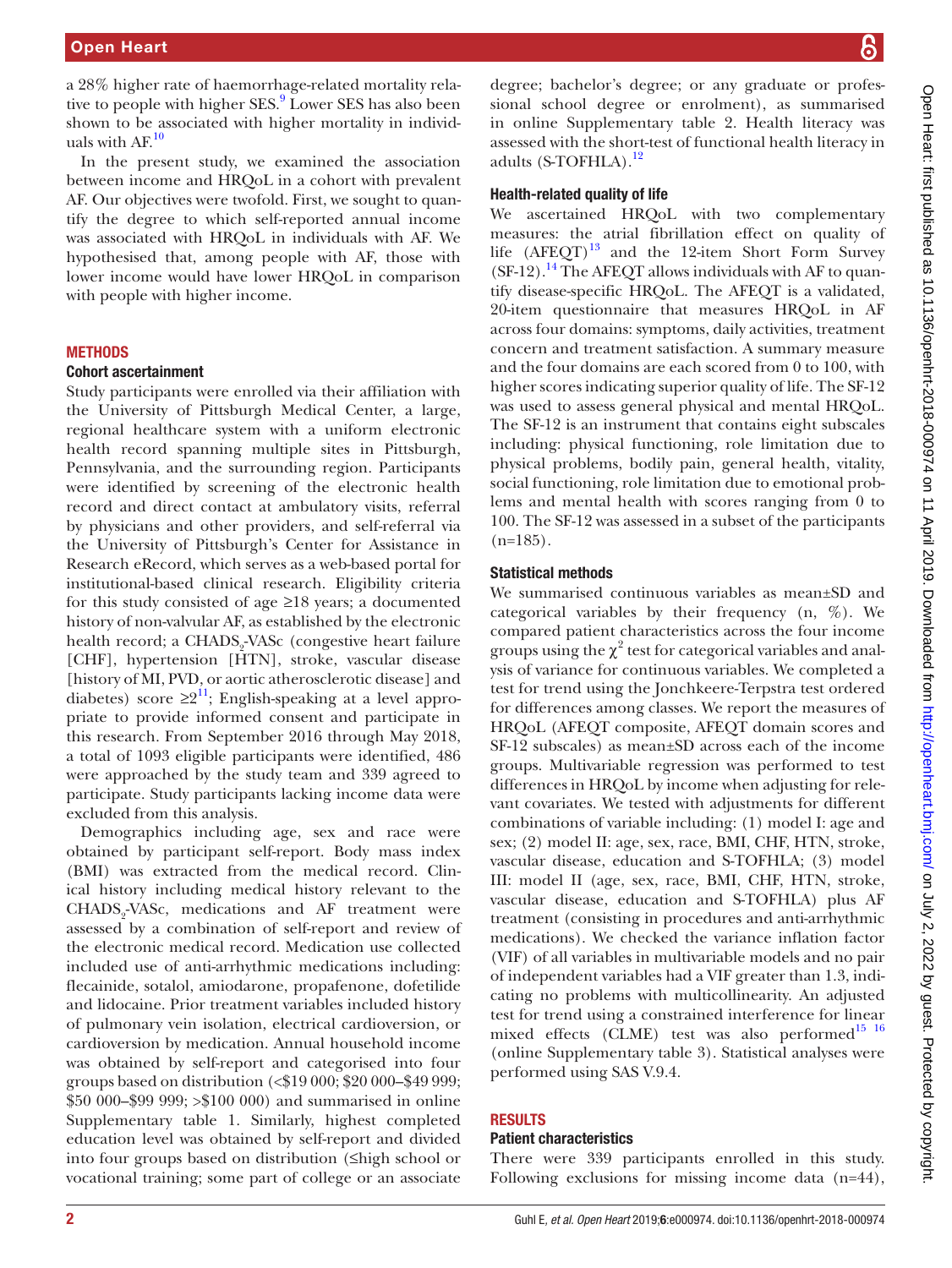295 participants were included for these analyses. [Table](#page-3-0) 1 describes the study cohort (age 71.3±9.9, 40.0% women, 95.3% white race). The majority of the cohort had HTN (71.2% of participants) while CHF and diabetes were less prevalent (approximately 20%). There was no difference between income groups when evaluating AF treatments. We observed statistically significant differences in education and sex when between income groups using test for trend. Lower income was associated with lower education attainment.

### Income and HRQoL

All results are presented here are derived from model III, however results these findings were consistent across the three sets of models. When examining the association between income and HRQoL as measured by AFEQT, we observed a graded relation with higher income associated with higher HRQoL  $(68.2\pm21.4$  for income <\$20 000 vs  $81.9 \pm 17.0$  for income  $\frac{100000}{9}$ ; p=0.04, [figure](#page-4-0) 1). When examining AFEQT by domain, the largest differences across income groups was observed for daily activity domain (57.3±26.3 for income <\$20 000 vs 79.8±23.9 for income  $\geq$ \$100 000; p=0.02, [figure](#page-5-0) 2). These associations persisted in multivariable-adjusted models that included age, sex, race, BMI, CHF, HTN, stroke, vascular disease, education, AF treatment, and health literacy.

When evaluating the relation between income and HRQoL as measured by SF-12, we similarly observed a graded relation between income and HRQoL. Higher levels of income were associated with higher mental health composite scores (43.2±11.8, 49.8±10.3, 52.1±8.0 and 53.2±7.2 for income <\$19 000; \$20 000–\$49 999; \$50 000–\$99 999; >\$100 000, respectively; p*<*0.01) but were less strongly associated with physical health composite scores (p=0.07), as summarised in [table](#page-6-0) 2. In addition, we identified a strong association between income and the SF-12 subscores of role limitation physical (0.01), general health  $(p<0.01)$ , vitality  $(p=0.01)$ , social functioning  $(p=0.01)$ , role limitation emotional  $(p<0.01)$ , mental health ( $p<0.01$ ) and mental health composite ( $p<0.01$ ).

#### **DISCUSSION**

In a cohort of individuals receiving clinical care for non-valvular AF, we identified strong associations between income and HRQoL as measured by two complementary, well-validated assessments of HRQoL, the AF-specific AFEQT and the more general SF-12. In addition, we found that the domain of HRQoL most significantly associated with income was daily activity. In the daily activity domain, individuals with annual income <\$20 000 had nearly 40% lower HRQoL compared with the highest income group. Our results remained significant when adjusting for covariates encompassing demographics, clinical history and both pharmacological and electrophysiological AF treatment. Our results are consistent with the study of HRQoL in other cohorts with chronic diseases[.17–19](#page-7-12) We observed similar associations between

income and mental and physical components of the SF-12 as that identified in cohorts with diabetes or a history of stroke. $20$   $21$ 

Multiple reasons likely explain the associations we observed. First, lower income can limit individuals' ability to access medications or treatments that in turn may alleviate symptoms and improve clinical outcomes. Inability to access such resources may ultimately lead to inferior HRQoL. However, participants in this study were recruited from the same clinics with similar access to clinical treatments and physicians, and there was no significant difference between income groups when looking at medications or electrophysiological treatments. It is possible that the uniform treatment across income groups in our cohort accounts for the absence of differences in HRQoL treatment or symptom domain. Second, out-of-pocket expenses related to AF may have more effect on people with lower income. While our study did not measure the financial costs allocated by patients, we expect that out-of-pocket expenditures would have a higher toll on HRQoL for individuals with limited income. Third, income may be related to additional social factors that mediate or moderate the associations we observed. In particular, in our data, income is associated with education and health literacy. Such factors may provide intermediate mechanisms by which income may impact HRQoL. AF is a complex condition, and limited health literacy may affect individuals' understanding of the condition, rationale for treatment, expectations of treatment and adherence, and such factors may in turn result in lower HRQoL.<sup>[22](#page-7-14)</sup> Fourth, the profound social burden associated with AF may include missed work and disability as we expect that individuals with lower income would experience a greater severity of the concomitant financial stress surrounding such events.<sup>[23](#page-7-15)</sup> Finally, our study lacks a control group measuring changes in HRQoL in individuals without AF. Without a control group for comparison we cannot accurately define the magnitude of decreased HRQoL due to AF specifically. However, the AFEQT provides information regarding AF-specific HRQoL measures, and we observed a graded relation such that decreased income was associated with lower HRQoL as quantified with AF-specific measures. We additionally note that the magnitude of changes in SF-12 components was similar in our study as that observed in cohorts with diabetes or a history of stroke. $20\,21$ 

Income has been previously associated with decreased quality of life in both chronic medical conditions and cardiovascular disease.<sup>24-27</sup> However, data specifically evaluating this association in individuals with AF are sparse. A large, community-based cohort with extended follow-up of over 20 years did identify family income as associated with increased risk of incident  $AF^{28}$  $AF^{28}$  $AF^{28}$  Our study contributes to the literature demonstrating the impact of social factors such as income on patient-centred outcomes in AF.

Understanding the association between income and HRQoL in individuals with AF can guide strategies to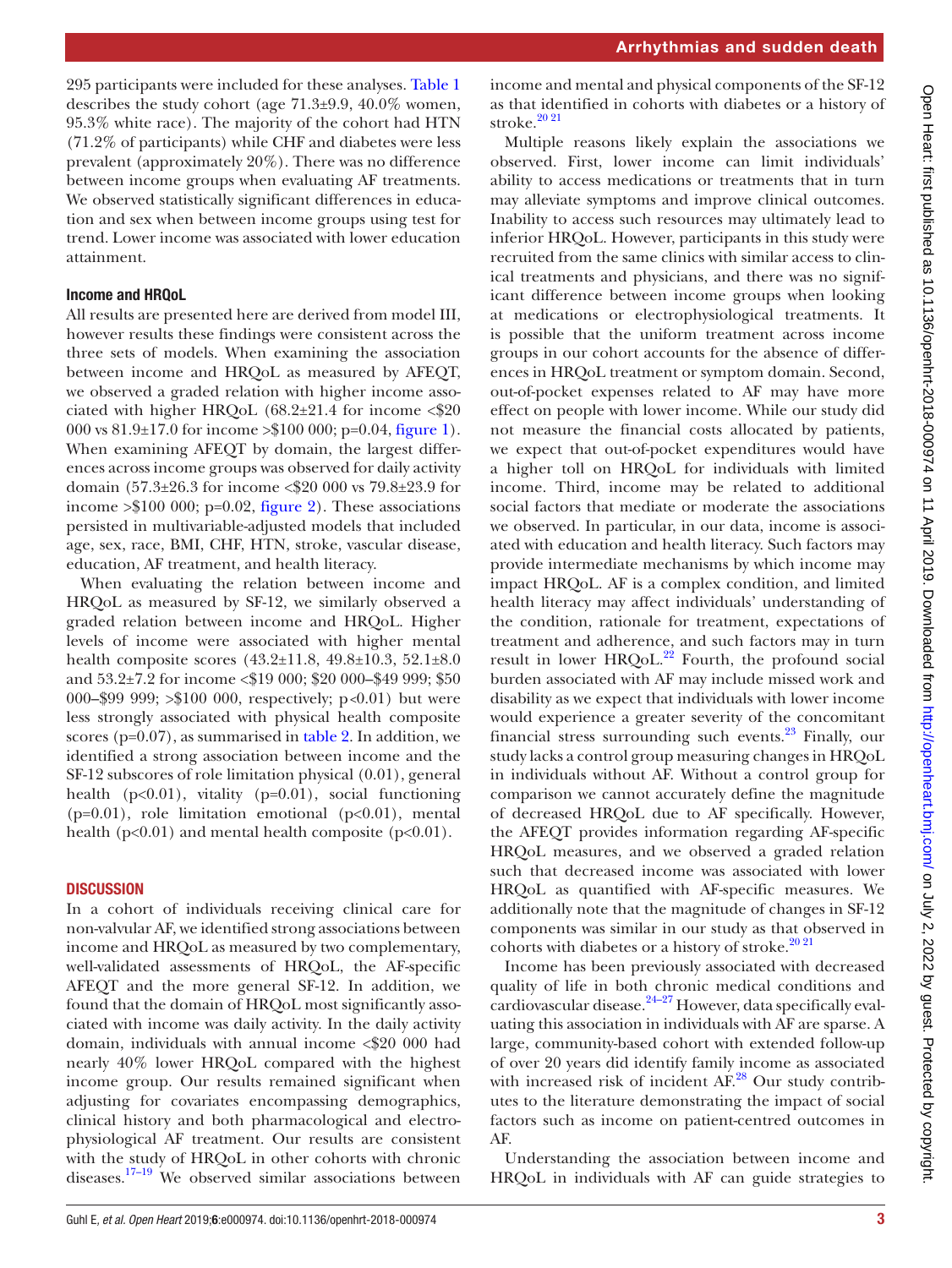| きり きょういこ                                                                                             |
|------------------------------------------------------------------------------------------------------|
|                                                                                                      |
|                                                                                                      |
|                                                                                                      |
|                                                                                                      |
|                                                                                                      |
|                                                                                                      |
|                                                                                                      |
|                                                                                                      |
|                                                                                                      |
|                                                                                                      |
| テア きりつつつつ ロフワーチム                                                                                     |
|                                                                                                      |
|                                                                                                      |
|                                                                                                      |
|                                                                                                      |
|                                                                                                      |
|                                                                                                      |
|                                                                                                      |
|                                                                                                      |
|                                                                                                      |
|                                                                                                      |
|                                                                                                      |
|                                                                                                      |
|                                                                                                      |
|                                                                                                      |
|                                                                                                      |
|                                                                                                      |
|                                                                                                      |
|                                                                                                      |
|                                                                                                      |
| :<br>>><br>>                                                                                         |
|                                                                                                      |
|                                                                                                      |
|                                                                                                      |
|                                                                                                      |
|                                                                                                      |
|                                                                                                      |
|                                                                                                      |
|                                                                                                      |
|                                                                                                      |
|                                                                                                      |
|                                                                                                      |
|                                                                                                      |
|                                                                                                      |
|                                                                                                      |
|                                                                                                      |
|                                                                                                      |
|                                                                                                      |
|                                                                                                      |
|                                                                                                      |
|                                                                                                      |
|                                                                                                      |
|                                                                                                      |
|                                                                                                      |
|                                                                                                      |
|                                                                                                      |
|                                                                                                      |
|                                                                                                      |
|                                                                                                      |
|                                                                                                      |
| Opera Heart: itsta pression. 10: 11/92/0000111760000140 11/00000140010120121110101201212012012120120 |
|                                                                                                      |
|                                                                                                      |
|                                                                                                      |
|                                                                                                      |
|                                                                                                      |
|                                                                                                      |
|                                                                                                      |
|                                                                                                      |
|                                                                                                      |
|                                                                                                      |
|                                                                                                      |
|                                                                                                      |
|                                                                                                      |
|                                                                                                      |
|                                                                                                      |
|                                                                                                      |
|                                                                                                      |
|                                                                                                      |
|                                                                                                      |
|                                                                                                      |
|                                                                                                      |
|                                                                                                      |
|                                                                                                      |
|                                                                                                      |
|                                                                                                      |
| I                                                                                                    |
| t                                                                                                    |
|                                                                                                      |
|                                                                                                      |
|                                                                                                      |
|                                                                                                      |
|                                                                                                      |
|                                                                                                      |
|                                                                                                      |
|                                                                                                      |
|                                                                                                      |
|                                                                                                      |
|                                                                                                      |
|                                                                                                      |
|                                                                                                      |
|                                                                                                      |

<span id="page-3-0"></span>

| Patientcharacteristics in individuals with atrial fibrillation, by income<br>Table <sub>1</sub>                                                                                                                                                                                            |                  |               |                   |                  |               |                                                                                                                            |                |
|--------------------------------------------------------------------------------------------------------------------------------------------------------------------------------------------------------------------------------------------------------------------------------------------|------------------|---------------|-------------------|------------------|---------------|----------------------------------------------------------------------------------------------------------------------------|----------------|
|                                                                                                                                                                                                                                                                                            | All participants | 5820000       | \$20 000-\$49 000 | \$99 999-000 058 | ○○ 000 00     |                                                                                                                            | <b>P</b> value |
| Characteristic                                                                                                                                                                                                                                                                             | $n = 295$        | $n = 35$      | $n = 99$          | $n = 97$         | $n = 64$      | P value (standard)                                                                                                         | (trend)        |
| Age                                                                                                                                                                                                                                                                                        | $71.3 + 9.9$     | $39.9 + 11.4$ | $73.2 + 10.2$     | $71.6 + 9.2$     | $68.8 + 9.4$  | 0.04                                                                                                                       | 0.06           |
| Sex (Male)                                                                                                                                                                                                                                                                                 | 177 (60.0%)      | 6(45.7%)      | 55 (55.6%)        | 66 (68.0%)       | 40 (62.5%)    | 0.09                                                                                                                       | 0.04           |
| White race                                                                                                                                                                                                                                                                                 | 281 (95.3%)      | 34 (97.1%)    | 92 (92.9%)        | 95 (97.9%)       | 60(93.8%)     | 0.01                                                                                                                       | 0.64           |
| BMI                                                                                                                                                                                                                                                                                        | $31.4 + 7.41$    | $33.2 + 9.09$ | $31.4 + 7.50$     | $31.4 + 7.77$    | $30.5 + 5.39$ | 0.41                                                                                                                       | 0.13           |
| 告                                                                                                                                                                                                                                                                                          | 54 (18.3%)       | 9(25.7%)      | 23 (23.2%)        | $17(17.5\%)$     | 5(7.8%)       | 0.05                                                                                                                       | $-0.01$        |
| NLH<br>H                                                                                                                                                                                                                                                                                   | 210 (71.2%)      | 29 (82.9%)    | 69 (69.7%)        | 71 (73.2%)       | 41 (64.1%)    | 0.24                                                                                                                       | 0.16           |
| <b>NO</b>                                                                                                                                                                                                                                                                                  | 65 (22.0%)       | $7(20.0\%)$   | 22 (22.2%)        | 22 (22.7%)       | 14 (21.9%)    | 0.99                                                                                                                       | 0.84           |
| <b>Stroke/TIA</b>                                                                                                                                                                                                                                                                          | 22 (7.5%)        | 2(5.7%)       | $11(11.1\%)$      | $3(3.1\%)$       | 6(9.4%)       | 0.16                                                                                                                       | 0.68           |
| Vascular disease                                                                                                                                                                                                                                                                           | 56 (19.0%)       | $4(11.4\%)$   | 26 (26.3%)        | 16 (16.5%)       | 10(15.6%)     | 0.13                                                                                                                       | 0.42           |
| Education                                                                                                                                                                                                                                                                                  |                  |               |                   |                  |               | $-0.01$                                                                                                                    | $-0.01$        |
| ≤HS or vocational                                                                                                                                                                                                                                                                          | 100 (33.9%)      | 21 (60.0%)    | 47 (47.5%)        | 28 (28.9%)       | 4(6.3%)       |                                                                                                                            |                |
| Some college                                                                                                                                                                                                                                                                               | 62 (21.0%)       | 7(20.0%)      | 24 (24.2%)        | 22 (22.7%)       | $9(14.1\%)$   |                                                                                                                            |                |
| Bachelor's                                                                                                                                                                                                                                                                                 | 70 (23.7%)       | $6(17.1\%)$   | 18 (18.2%)        | 29 (29.9%)       | 17 (26.6%)    |                                                                                                                            |                |
| Graduate                                                                                                                                                                                                                                                                                   | 63 (21.4%)       | 1(2.9%)       | 10 (10.1%)        | 18 (18.6%)       | 34 (53.1%)    |                                                                                                                            |                |
| S-TOHFLA Score                                                                                                                                                                                                                                                                             | $29.6 + 4.92$    | $27.3 + 5.88$ | $28.9 + 6.26$     | $30.2 + 3.51$    | $31.0 + 2.89$ | 50.07                                                                                                                      | $-0.01$        |
| Treatment                                                                                                                                                                                                                                                                                  |                  |               |                   |                  |               |                                                                                                                            |                |
| Pulmonary vein isolation                                                                                                                                                                                                                                                                   | 59 (20.0%)       | $6(17.1\%)$   | 20 (20.2%)        | 15(15.5%)        | $18(28.1\%)$  | 0.25                                                                                                                       | 0.28           |
| Electrical cardioversion                                                                                                                                                                                                                                                                   | 58 (19.7%)       | $6(17.1\%)$   | 18 (18.2%)        | 19 (19.6%)       | $15(23.4\%)$  | 0.83                                                                                                                       | 0.38           |
| Cardioversion by medication                                                                                                                                                                                                                                                                | 5(1.7%)          | $0.0\%$       | 0(0.0%            | 3(3.1%)          | $2(3.1\%)$    | 0.23                                                                                                                       | 0.07           |
| Anti-arrhythmics (any)                                                                                                                                                                                                                                                                     | 72 (24.4%)       | $6(17.1\%)$   | 21 (21.2%)        | 25 (25.8%)       | 20 (31.3%)    | 0.35                                                                                                                       | 0.07           |
| Standard p value using $\chi^2$ tests for categorical variables and ANOVA for continuous variables. P value trend test using the Jonckheere-Terpstra test for ordered differences among classes.<br>BMI, body mass index; CHF, congestive heart failure; DM, diabetes<br>ischaemic attack. |                  |               |                   |                  |               | mellitus; HS, high school; HTN, hypertension; S-TOFHLA, short-test of functional health literacy in adults; TIA, transient |                |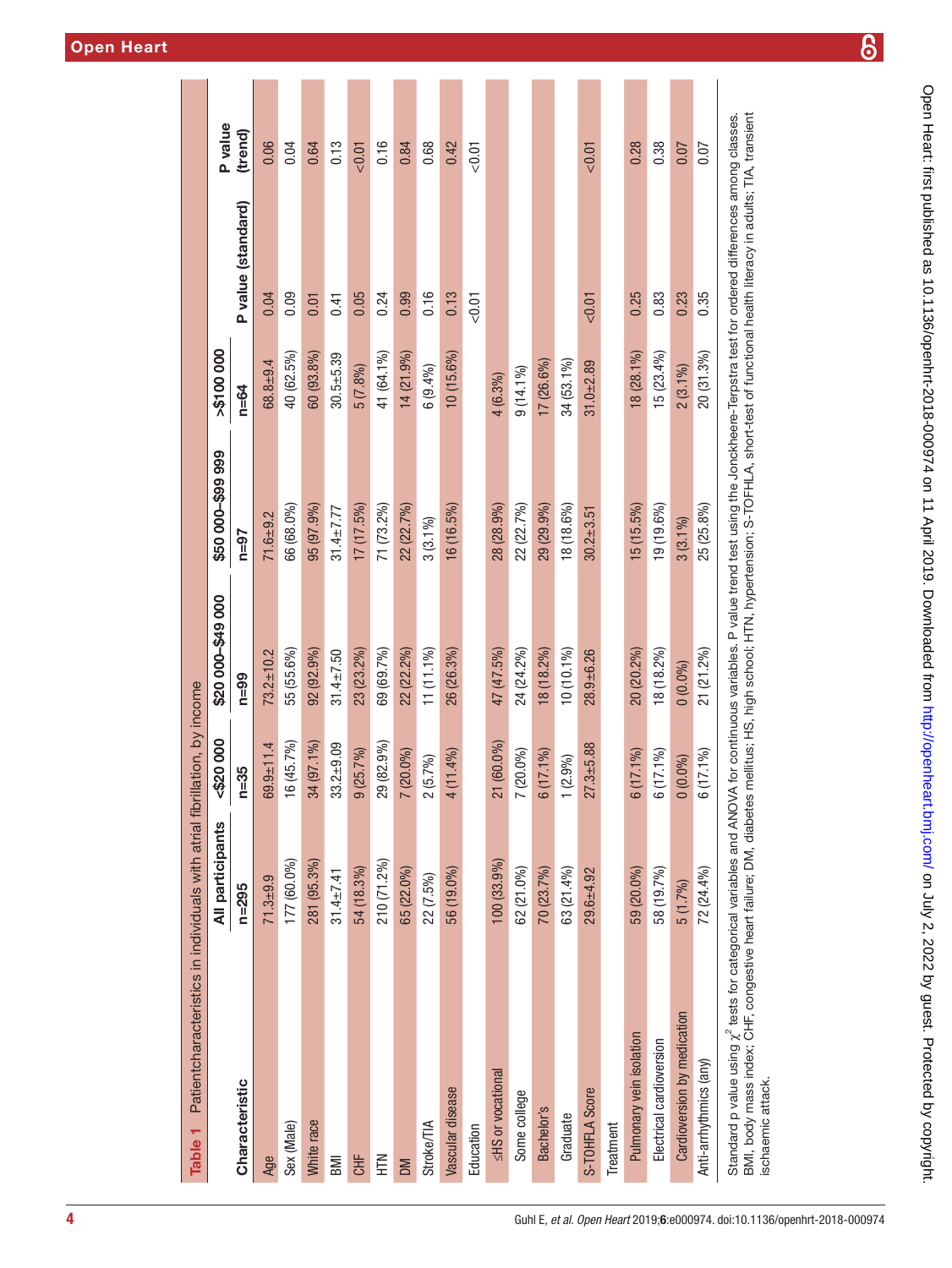# **AFEQT Composite Score**



<span id="page-4-0"></span>\*\*significance of differences between groups in multivariable regression adjusted age, sex, race, BMI, CHF, HTN, Stroke, Vascular Disease, Education, S-TOFHLA, cardioversion, and use of anti-arrhythmic drugs

Figure 1 Distribution of atrial fibrillation effect on quality of life (AFEQT) composite score, by income. Bar graph relating composite AFEQT score to income as a categorical variable. Graded relationship with lower annual income associated with inferior health-related quality of life. Error bars represent SD. BMI, body mass index; CHF, congestive heart failure; HTN, hypertension; S-TOFHLA, short-test of functional health literacy in adults.

improve outcomes. Our findings are relevant to the assessment and interpretation of HRQoL, which is now routine in clinical trials and registries for AF. Many clinical trials and registries have treated income as a silent covariate, either not examining the effect of income or not assessing income at all. Our findings suggest that income should not be ignored in understanding these relationships. Specifically, our results support the assessment of income as a social determinant that may influence patient-centred outcomes in the treatment of AF. Likewise, our results suggest that interventions that aim to improve HRQoL need to include individuals with lower income in order to assess efficacy and generalisability to a more vulnerable patient population. Additional research is essential to incorporate other social determinants of health in the assessment of AF risk, symptom recognition, treatment and adverse outcomes. In particular, investigations of income and increased risks for morbidity and mortality in AF are needed. In summary, HRQoL is

a focus of guidelines-based care, and our results establish the importance of patient income in the care and management of AF.

The strengths of our study include our recruitment of a moderate-sized cohort of individuals with prevalent AF and our employment of well-validated, complementary measures of HRQoL. This study also has important limitations. Our primary limitation concerns generalisability, as this cohort was recruited as a single-centre study. Additionally, there was limited racial and ethnic diversity in our cohort, which may further limit generalisability. Second, we relied on a single measurement of self-reported income as our independent variable. It is possible that some individuals had financial assets or higher net worth than characterised by income, and that such resources would confound our assessments of income with HRQoL. However, we would expect that such misclassification would affect those with lower income primarily, and thereby would not diminish the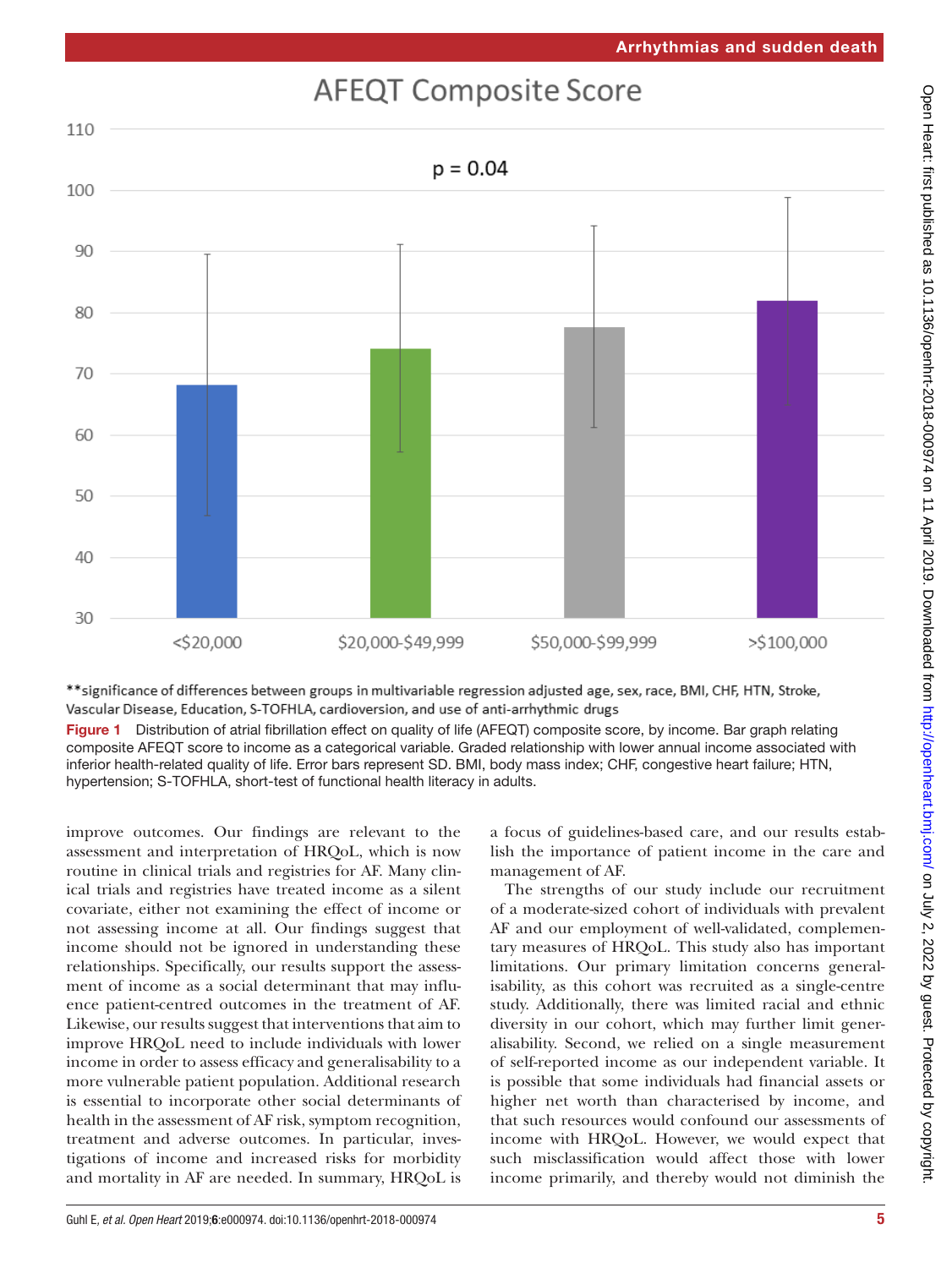

# **Treatment Score**





\$20,000-\$49,999 \$50,000-\$99,999

 $>5100.000$ 



\*\*significance of differences between groups in multivariable regression adjusted age, sex, race, BMI, CHF, HTN, Stroke, Vascular Disease, Education, S-TOFHLA, cardioversion, and use of anti-arrhythmic drugs

<span id="page-5-0"></span>Figure 2 Distribution of atrial fibrillation effect on quality of life (AFEQT) domain scores, by income. bar graph relating AFEQT domain scores to income as a categorical variable. Significant graded relationship with lower annual income associated with inferior health-related quality of life in the daily activity domain. Error bars represent SD. BMI, body mass index; CHF, congestive heart failure; HTN, hypertension; S-TOFHLA, short-test of functional health literacy in adults.

30

 $<$ \$20,000

strong associations between income and HRQoL that we observed here. Third, we cannot exclude residual confounding by unmeasured variables that may impact income and HRQoL. For example, individuals with greater physical disability or burden of comorbidity may have decreased employment and lower general quality of life. Fourth, we assessed HRQoL at a single time point, and recognise that a patient-centred outcome such as quality of life may evolve with the experience and treatment of a chronic disease.

Finally, our analysis consisted of a cross-sectional assessment which precludes determination of the existence or direction of a causal relation between income and HRQoL. Indeed, the relationship between income and HRQoL for patients with AF may be complex and bidirectional with both—lower income leading to lower HRQoL and lower HRQoL leading to lower income. The ways AF and AF treatment may have influenced patients' work history and earning capacity were beyond the scope of our data collection. Similarly, the ways different type of workers (eg, labourers vs managers) have the physical capacity or job flexibility to withstand symptoms of AF and AF treatment were beyond the scope of our data collection. Ultimately, such data would be needed over time to ascertain causation and directionality for the findings we have presented.

In conclusion, we found a strong association in individuals with AF between higher income and higher HRQoL as measured by both the AFEQT and SF-12. Our findings suggest that ascertainment of income is relevant to the treatment and assessment of quality of life in AF. Studies of patient-centred outcomes in AF should include income. Exploring the mechanisms underlying this relationship may provide opportunities for intervention.

Contributors EG: conception, design, drafting of the manuscript and manuscript revision. AA: analysis, manuscript revision. MS: analysis, manuscript revision. AMP: data collection, design, manuscript revision. MP-O: manuscript revision. JWM: conception, design and drafting of the manuscript, manuscript revision for important intellectual content and final approval of the manuscript.

Funding This work was supported by Grant 2015084 from the Doris Duke Charitable Foundation and by NHLBI award R56143010.

Competing interests None declared.

Patient consent for publication All participants provided written informed consent.

**Ethics approval** The University of Pittsburgh Institutional Review Board approved the study protocol.

Provenance and peer review Not commissioned; externally peer reviewed.

Data availability statement The anonymized individual participant data will be shared onreasonable request.

Open access This is an open access article distributed in accordance with the Creative Commons Attribution Non Commercial (CC BY-NC 4.0) license, which permits others to distribute, remix, adapt, build upon this work non-commercially, and license their derivative works on different terms, provided the original work is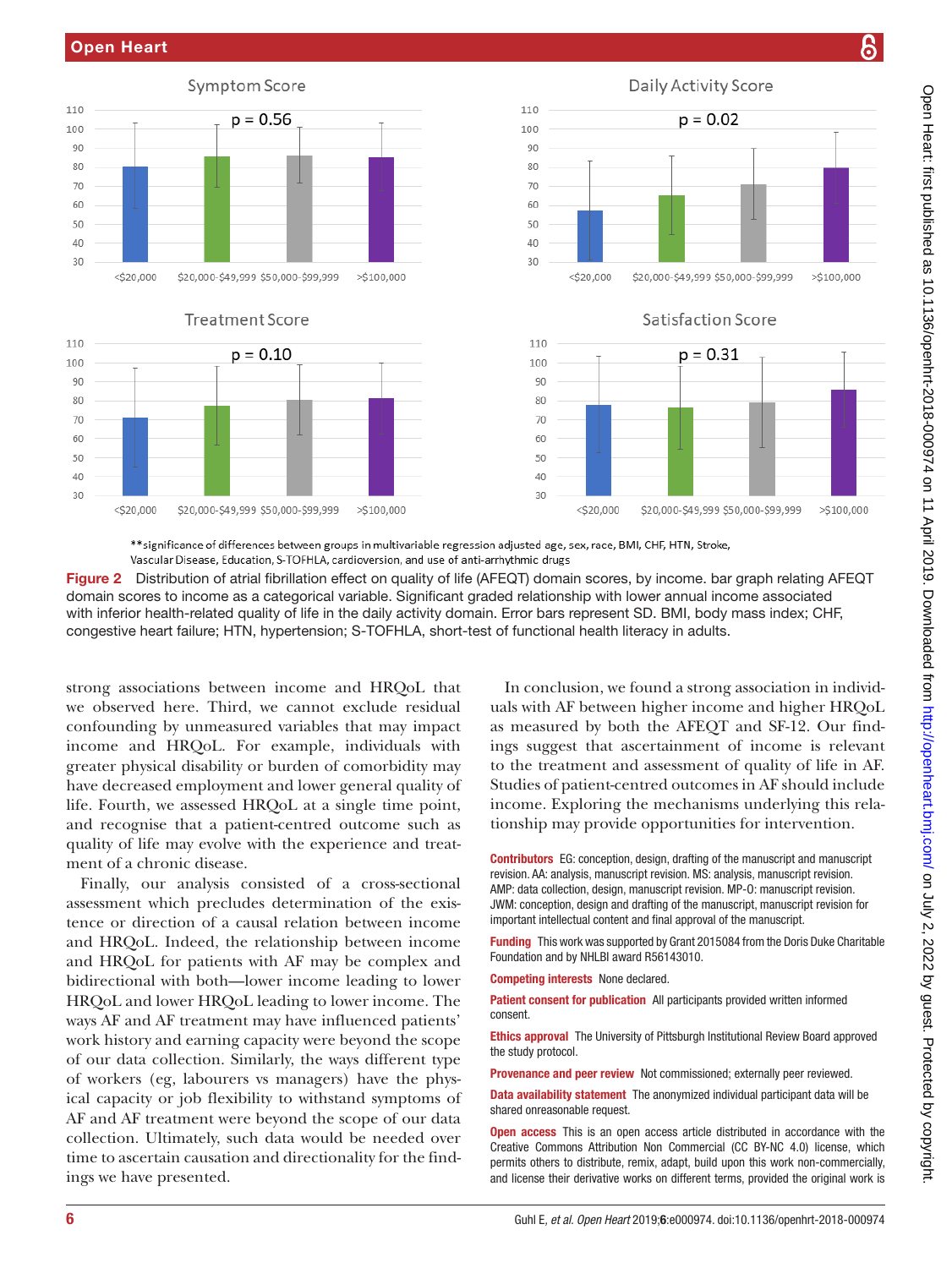<span id="page-6-0"></span>

| Guhl E. et al. Open Heart 2019:6:e000974. doi:10.1136/openhrt-2018-000974 |  |
|---------------------------------------------------------------------------|--|
|---------------------------------------------------------------------------|--|

| Table 2 Adherence, stress, health and quality of life scores                                                                                                                                    |                 |               |                   | in individuals with atrial fibrillation, by income                                                                                                         |                 |            |             |                |
|-------------------------------------------------------------------------------------------------------------------------------------------------------------------------------------------------|-----------------|---------------|-------------------|------------------------------------------------------------------------------------------------------------------------------------------------------------|-----------------|------------|-------------|----------------|
|                                                                                                                                                                                                 | ₹               |               |                   |                                                                                                                                                            |                 |            |             |                |
|                                                                                                                                                                                                 | participants    | <\$20 000     | \$20 000-\$49 000 | \$50 000-\$99 999                                                                                                                                          | $-$ \$100 000   | P value    | P value     | <b>P</b> value |
| Characteristic                                                                                                                                                                                  | $n = 295$       | $n = 35$      | $n = 99$          | $n = 97$                                                                                                                                                   | $n = 64$        | adjusted)* | (adjusted)† | adjusted)#     |
| AFEQT                                                                                                                                                                                           |                 |               |                   |                                                                                                                                                            |                 |            |             |                |
| Symptom score                                                                                                                                                                                   | $85.4 \pm 17.1$ | $80.7 + 22.6$ | 86.0±16.5         | $86.4 \pm 14.9$                                                                                                                                            | $85.5 \pm 17.9$ | 0.63       | 0.57        | 0.56           |
| DA score                                                                                                                                                                                        | $69.4 + 25.1$   | $57.3 + 26.3$ | $65.3 + 23.6$     | $71.1 + 24.4$                                                                                                                                              | 79.8±23.9       | $-0.01$    | 0.02        | 0.02           |
| Treatment score                                                                                                                                                                                 | $78.5 + 20.4$   | $71.0 + 26.0$ | $77.5 + 20.7$     | $80.5 \pm 18.5$                                                                                                                                            | $81.2 \pm 18.7$ | 0.06       | 0.08        | $\overline{0}$ |
| Satisfaction score                                                                                                                                                                              | $79.5 + 22.7$   | $78.1 + 25.3$ | $76.5 + 21.9$     | $79.0 + 23.9$                                                                                                                                              | $85.8 + 19.9$   | 0.07       | 0.31        | 0.31           |
| Total score                                                                                                                                                                                     | $76.3 \pm 17.8$ | $68.2 + 21.4$ | $74.2 + 17.0$     | $77.7 \pm 16.5$                                                                                                                                            | $81.9 + 17.0$   | $-0.01$    | 0.03        | 0.04           |
| $SF-12$                                                                                                                                                                                         | $n = 185$       | $n=22$        | $n = 61$          | $n = 64$                                                                                                                                                   | $n = 38$        |            |             |                |
| Physical functioning                                                                                                                                                                            | 59.7±36.6       | 44.3±36.9     | $52.5 + 39.5$     | $62.9 + 34.2$                                                                                                                                              | 75.0±29.6       | $-0.01$    | 0.07        | 0.08           |
| Role limitation physical                                                                                                                                                                        | $56.7 + 27.1$   | $39.2 + 24.2$ | $52.7 + 24.5$     | $61.7 + 28.2$                                                                                                                                              | $64.8 + 26.0$   | < 0.01     | < 0.01      | 0.01           |
| Pain                                                                                                                                                                                            | $68.1 + 33.4$   | 46.6±33.9     | $67.2 + 31.8$     | $71.1 + 34.0$                                                                                                                                              | $77.0 + 30.4$   | $-0.01$    | 0.03        | 0.05           |
| General health                                                                                                                                                                                  | $54.5 + 27.5$   | $35.0 + 28.9$ | $51.8 + 27.4$     | $59.5 + 23.8$                                                                                                                                              | $61.8 + 28.0$   | $-0.01$    | < 0.01      | < 0.01         |
| Vitality                                                                                                                                                                                        | $45.8 + 25.1$   | $35.2 + 26.3$ | 41.0 $\pm$ 24.6   | $48.4 + 23.5$                                                                                                                                              | $55.3 + 24.8$   | $-0.01$    | < 0.01      | 0.01           |
| Social functioning                                                                                                                                                                              | 76.4±27.7       | $56.8 + 31.0$ | $73.0 + 28.2$     | $83.2 + 24.4$                                                                                                                                              | $81.6 + 24.4$   | $-0.01$    | < 0.01      | 0.01           |
| Role limitation emotional                                                                                                                                                                       | $77.0 + 23.9$   | $56.3 + 29.3$ | $74.2 + 23.0$     | $81.4 + 22.3$                                                                                                                                              | $85.9 + 16.2$   | $-0.01$    | $-0.01$     | < 0.01         |
| Mental health                                                                                                                                                                                   | $72.8 + 19.3$   | $59.7 + 21.5$ | $71.7 + 19.4$     | $74.4 + 18.3$                                                                                                                                              | $79.3 + 16.3$   | $-0.01$    | $-0.01$     | < 0.01         |
| Physical health composite                                                                                                                                                                       | $40.6 + 11.6$   | $34.3 + 10.7$ | $38.9 + 12.1$     | $42.0 + 11.2$                                                                                                                                              | 44.4±10.2       | $-0.01$    | 0.04        | 0.07           |
| tP value adjusted for covariates including: age, sex, race, BMI, CHF,<br>‡P value adjusted for covariates including: age, sex, race, BMI, CHF,<br>*P value adjusted for covariates age and sex. |                 |               |                   | HTN, stroke, vascular disease, education, S-TOFHLA, cardioversion and use of anti-arrhythmic drugs.<br>HTN, stroke, vascular disease, education, S-TOFHLA. |                 |            |             |                |

‡P value adjusted for covariates including: age, sex, race, BMI, CHF, HTN, stroke, vascular disease, education, S-TOFHLA, cardioversion and us<br>§Continuous variables summarised as mean±SD; significance test performed using §Continuous variables summarised as mean±SD; significance test performed using ANOVA.

AFEQT, atrial fibrillation effect on quality-of-life; SF-12, 12-item Short Form Survey; S-TOHFLA, short-test of functional health literacy in adults.